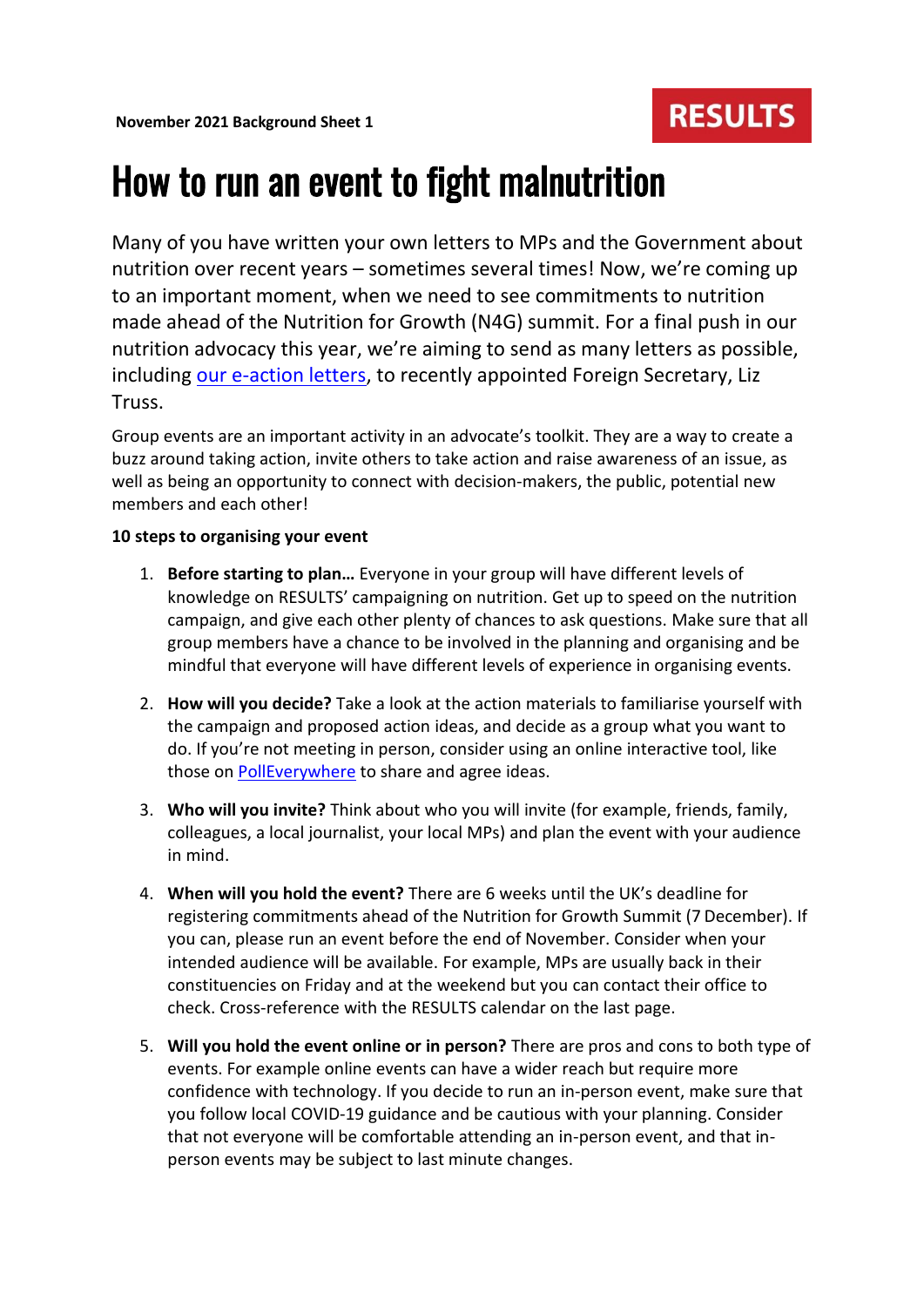- 6. **What sort of event do you want to hold?** With the above in mind, there are many different kinds of events you could hold, but try to keep it simple. Here are some examples that could be adapted, or combined with other ideas.
	- Example 1: **An advocacy evening.** You have friends, families, colleagues and other contacts who might be interested in hearing more about nutrition, and could be persuaded to take action! Hold an advocacy evening where you give an introduction to RESULTS, advocacy, and the importance of tackling malnutrition, before taking action together. [See a suggested agenda here.](https://www.results.org.uk/sites/default/files/files/November%202021%20Background%20Sheet%202%20-%20running%20an%20advocacy%20evening.pdf)
	- Example 2: **A street stall.** Is there a local venue, market or village hall that you can easily book for a stall? Running a street stall is an opportunity to engage the public about nutrition and the importance of taking action. You can ask passersby to send the e-action to Liz Truss.
	- Example 3: **An event with speakers.** If you have someone in mind who would be a good speaker on the topic of nutrition, run an event with speakers. Alternatively, you could play clips of previous conference calls and other videos, such as the [May grassroots conference call](https://www.results.org.uk/blog/may-grassroots-conference-call-nutrition-growth-year-action) or [September grassroots conference](https://www.results.org.uk/blog/september-grassroots-conference-call-nutrition-growth-its-time-commit)  [call.](https://www.results.org.uk/blog/september-grassroots-conference-call-nutrition-growth-its-time-commit) After hearing from some speakers, have a discussion and take action at the end.

Whatever your event, make sure you include these elements:

- Introduce yourselves, your group and RESULTS UK
- Explain the nutrition campaign and the importance (and urgency) of the campaign
- Focus on taking action in the event and make sure letters are sent before the end of November.
- 7. **How will you advertise the event and who will you advertise it to?** Promote your event to as diverse a range of people as possible, especially people who are likely to be interested in nutrition. Make sure that your advertising says clearly what to expect, keeping it short and snappy.
- 8. **Will there be a cost to your event?** RESULTS groups can be reimbursed for some advocacy related activities, for example venue hire or printing flyers. Please check the cost and process with Naveed first on [naveed.chaudhri@results.org.uk.](mailto:naveed.chaudhri@results.org.uk)
- 9. **Take photos** of your event and share them with the Campaigns Team and the network – we'd love to see what you got up to! It is also good to be able to amplify your event on social media and in local media.
- 10. **Enjoy it!** Organising and running an event is hard work but it should also be a fun experience.